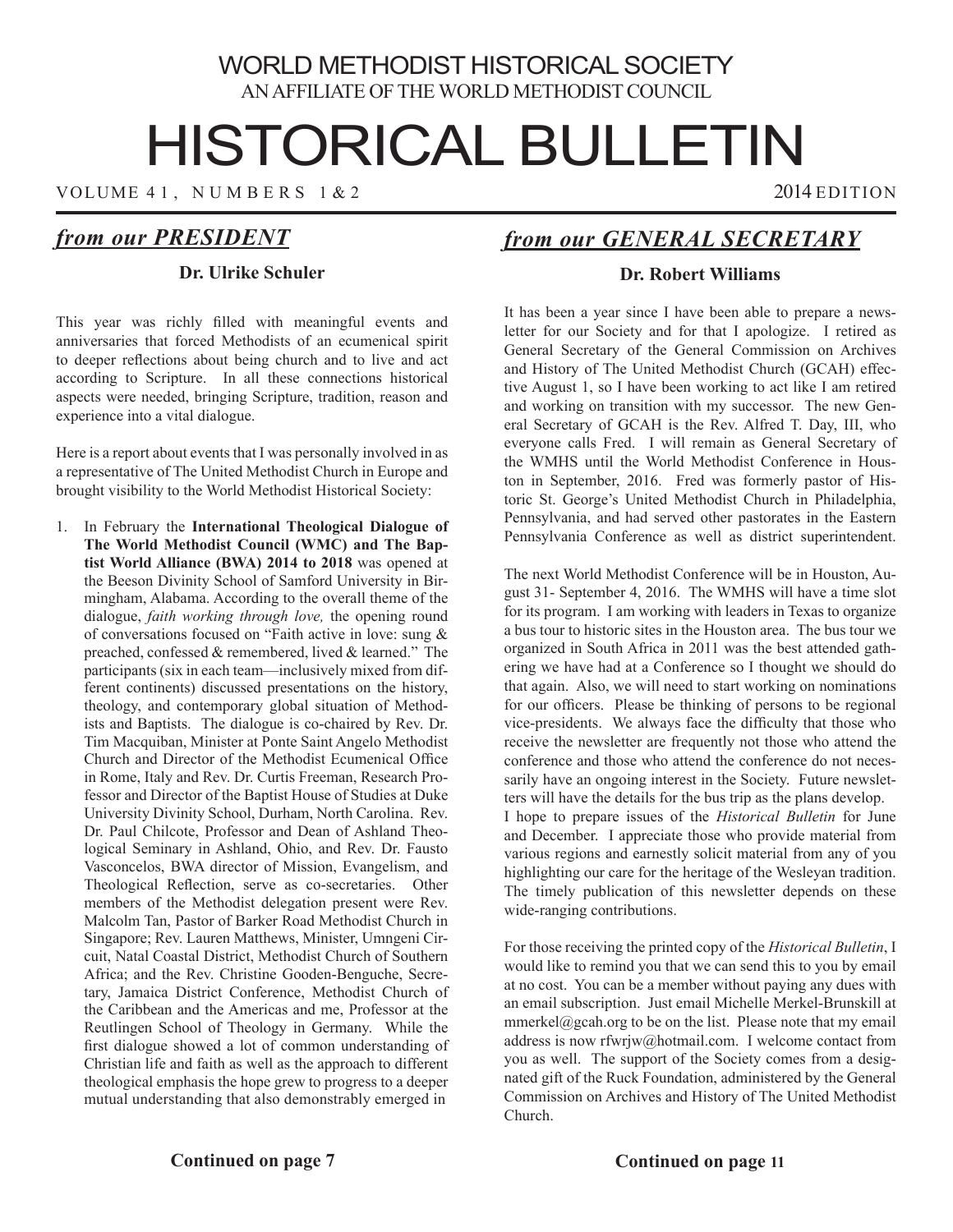#### **WESLEY HISTORICAL SOCIETY ANNUAL MEETING AND LECTURE ENGLESEA BROOK MUSEUM SATURDAY, JULY 4, 2015**

#### *"Prims in Print: The Changing Character of Primitive Methodism as Seen Through its Literature" by the Rev. Dr. Stephen Hatcher*

The Annual Meeting on Saturday, July 4, 2015, will focus upon the history and influence of Primitive Methodism with opportunities to explore its historic origins and legacy through the Englesea Brook Chapel Museum and its environs. Parking will be available at Englesea Brook and refreshments served from 10:00 a.m. for a modest charge. At 10:30 a.m. there will be a welcome by the Chair of the Chester and Stoke District, the Rev. Peter Barber, followed by a guided tour of Englesea Brook Museum led by Dr. Jill Barber, Vice-President of the Methodist Church 2015-2016 and Director of Englesea Brook, concluding at 12:00 p.m. During the lunch break (bring a packed lunch to eat in the picnic areas around the Museum or under cover if the weather is inclement) bibliophiles will have an opportunity to visit the large second-hand bookshop at the Hassall Road Methodist Church Alsager (10 minutes by car). Others may wish to travel further to visit the evocative site at Mow Cop (20-30 minutes by car). The Wesley Historical Society AGM, to which all are invited, will be held at Englesea Brook from 1:15 to 2:15 p.m. There are good public transport links from Crewe, Manchester and Birmingham to Alsager and car share possibilities for access to Hassall Road and Mow Cop.

The Wesley Historical Society Annual Lecture chaired by the Rev. Dr. Henry Rack will take place at Englesea Brook Chapel from 2:30 p.m. to 4:00 p.m. It will be preceded by a short act of worship during which a collection will be taken to cover expenses and followed by refreshments. For his lecture, the Rev. Dr. Stephen Hatcher will draw upon a major revision and considerable expansion which he has been undertaking of the Primitive Methodist bibliography that he originally prepared in 1980. An integral part of this process of revision has been to identify through consideration of title, author, publisher, and content, exactly what characterises a publication of significance to the history of Primitive Methodism. His lecture will summarize his key findings and examine the changes in the literature that is being printed across time and place zones and what this reveals about the character of the Primitive Methodist reading public and the theological, spiritual, social, educational, cultural and political environment in which Primitive Methodists lived. In viewing Primitive Methodism through the perspective of its books he will illuminate the changing character of this most "chameleon of denominations."

The Rev. Stephen Hatcher is a Methodist Minister who served in Circuit, 1968-1996. He was given permission to develop the Englesea Brook project during the years 1996-2008, and is now retired from the stipendiary ministry. He is currently a member of the Methodist Heritage Committee, and Chair the

Methodist Heritage Sites Network Forum. He was previously a member of the Archives and History Committee, representing the Primitive Methodist interest. He holds the degree of Ph.D. from the University of Manchester for a thesis entitled, "The Origin and Early Expansion of Primitive Methodism in the Hull Circuit 1819-1851," presented in 1993. He believes that an understanding of our Methodist Heritage can lead to much greater effectiveness in the contemporary mission of the Church today. For further information contact Dr. John A. Hargreaves, General Secretary Wesley Historical Society; e-mail: johnahargreaves@blueyonder.co.uk.

#### **-WMHS-**

#### **NEWS FROM THE WMHS AUSTRALIAN RESOURCE CENTRE – DECEMBER 2014**

Greetings to the WMHS family world-wide from Australia as we come to the close of another year of service at the Eunice Hunter Memorial Library (Australian WMHS Resource Centre) in Sydney, NSW.

Much of our work since the last Newsletter has focused on assisting members of the former Methodist Church of Australasia (since 1977 a part of the Uniting Church of Australia) with researching their church and personal histories in the wider social and historical settings in which the early Wesleyan class meetings, later followed by the traditional circuit and district structures of Methodism, emerged from their earliest beginnings over 200 years ago. It has also been a year in which financial and other constraints have made it increasingly difficult to access primary research material in official church, State and National archival and library repositories, as clearly illustrated by our contribution to this Newsletter on the NSW Methodist "Victory Tree Project" of 1920.

As with much of world-wide Methodism, our church history in Australia reflects the early divisions in British Methodism. The backgrounds of our early free settlers in particular have markedly impacted on our history in this country both prior to and since the unions which saw the emergence of the Methodist Church of Australasia in 1902. (This legal title reflects the fact that New Zealand was a part of the Australasian Wesleyan Methodist Conference at that time. The title was retained over the following 75 years despite the New Zealand Conference becoming autonomous in 1913.)

In the context of the unions of the various branches of Methodism in Australia prior to and including 1902, Wesleyan Methodism was numerically dominant, especially in the eastern States. It is an unfortunate fact that in these States in particular the early records, and hence the histories, of the socalled "minor branches" of Methodism have not been preserved as fully as those of the early Wesleyan congregations and circuits. Herein lies a very real challenge to Australian church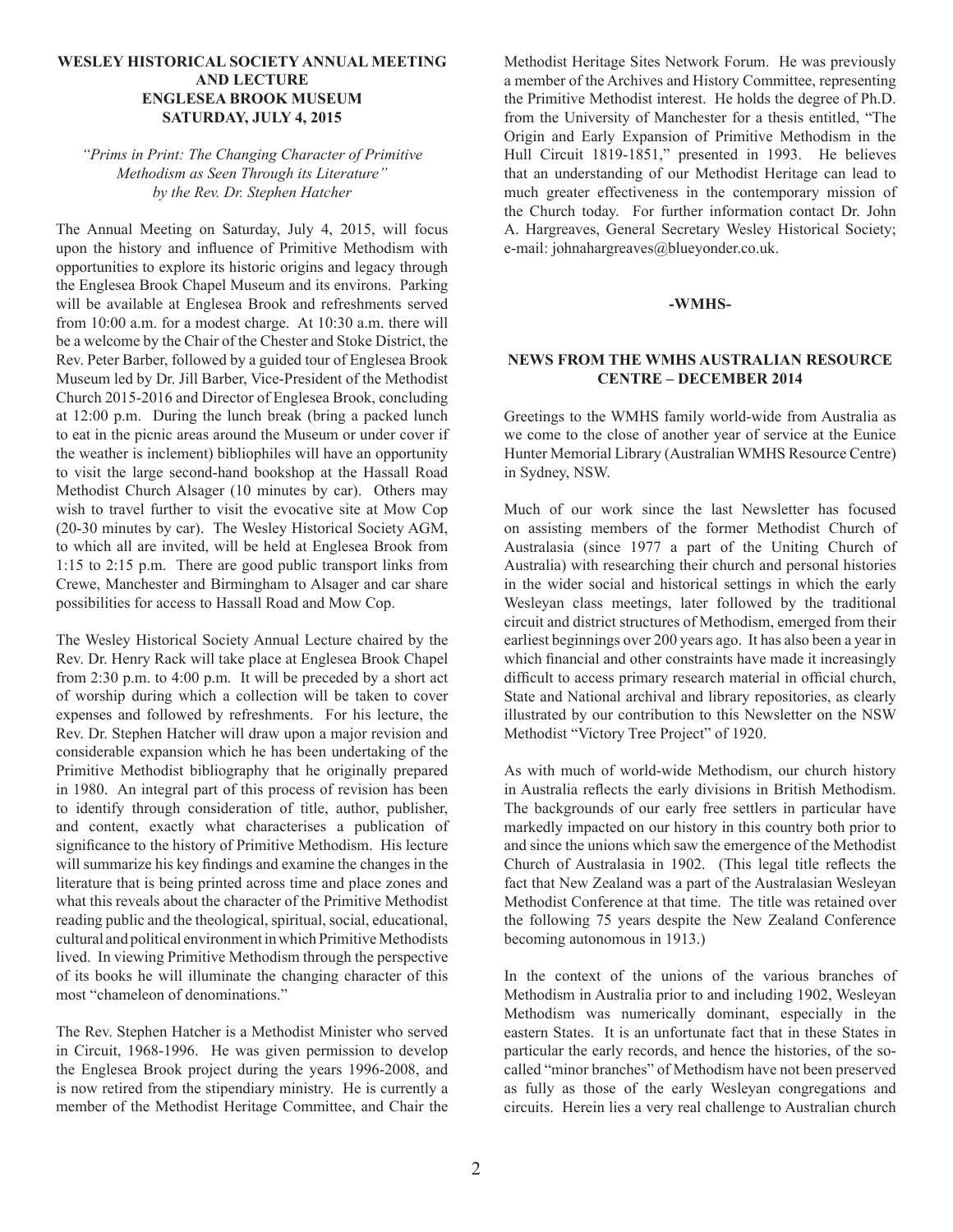historians, archivists, and librarians to ensure that those records and histories of the Primitive Methodist, Bible Christian, United Methodist Free Church, and other numerically smaller Methodist bodies which do survive are identified and organized in ways in which they are both accessible and "user friendly."

The real enemy, in human terms at least, in this context is what has been described as "denominational aggrandizement," and this has continued to be both a challenge and a significant frustration to staff and volunteers associated with the Eunice Hunter Memorial Library over recent times. From its inception in 1988, the Eunice Hunter Memorial Library has had as a significant objective the identification of the contribution not only of the various branches of Methodism in Australia and the Pacific to John Wesley's "world parish," but also the contribution of other evangelical and reformed churches and agencies to the unique history of Methodism "down under." To this end, the Eunice Hunter Library has a second specific role at this time as the primary "disaster welfare recovery" facility for

the Ferguson Memorial Library and Archives of the Presbyterian Church of Australia in NSW, holding duplicate copies of church papers, journals, and many local church histories, together with formal minutes of State and national Assemblies and related bodies of that denomination. Administrative arrangements are such moreover, that although neither of these facilities are resourced for full time operation, it is possible for materials held in either facility to be transported to the other for the convenience of researchers. These arrangements also enable enhanced access for researchers, many of whom are located either interstate or overseas.

The objectives identified above are reflected in other holdings at the Eunice Hunter Memorial Library (and are also paralleled in the Ferguson Memorial Library and Presbyterian Archives pursuant to the policies laid down by Sir John Ferguson, for whom this repository is named). Minutes, year books, and histories of the former Congregational Unions of Australasia and NSW also form part of the Eunice Hunter collections. The Ferguson Memorial Library holds a growing collection of records of inter-denominational bodies including the Bush Missionary Society, the Christian Endeavour Movement, the Open Air Campaigners, and the official records of the Women's World Day of Prayer, in addition to a complete microfilmed set of "The Methodist" and its antecedents being the official Methodist journal for NSW for the period 1858-1977.

In these and other ways, the staff and volunteers of the Eunice Hunter Memorial Library in association with the Ferguson Memorial Library seek to remain true to John Wesley's emphasis on ecumenism and the "unity in diversity" of the people of God in this land, and earnestly seek the prayers of our WMHS family for all our undertakings.

It is appropriate in the light of this background to note some references which significantly enhance the resources available through the Eunice Hunter and Ferguson Memorial Libraries with particular reference to the "minor branches" of Methodism, and also some of the research with which we have been associated over the past year.

Nearly 30 years ago, the late NSW Methodist historian and archivist Rev. Eric Clancy completed his thesis on the history of the Primitive Methodist Church in this State under the title "Ranters' Church." This extensive research was subsequently reproduced and indexed in a form making it far more userfriendly to church and family historians, of which excerpts were also published in the Uniting Church historical journal *Church Heritage*.

Articles by Eric Clancy on the United Methodist Free Church (UMFC) in NSW and also on a small Methodist body which functioned until the 1950s only in the Hunter Valley region of NSW as the Lay Methodist Church have also appeared in this journal. In his article on the UMFC, Clancy noted that the full records of only one UMFC circuit appeared to have survived in NSW.

In Victoria, historians Aubrey Quick and Travis McHarg produced *Captives of Freedom*, the story of the UMFC in that State, which includes a most helpful "family tree" of Australian Methodism up to 1902. More recently, Travis McHarg has produced a *History of the Bible Christian Church in Victoria*. Still more recently, we have been in close contact with Churches of Christ historians who in the course of their research have established clear links with the Australian Methodist Church, a very small breakaway body of Methodists in NSW, of whom the best known is perhaps the pioneer Sydney city missionary Nathaniel Pidgeon, who arrived in NSW in 1841.

The ongoing development of biographical data bases on ministers and home missionaries etc. of the Presbyterian, Methodist and Congregational Churches in Australia over the past few years at both the Eunice Hunter and Ferguson Memorial Libraries has highlighted the significance of the numbers of these servants of the churches who crossed the various denominational "great divides" to serve in two (and in some cases all three) of these denominations, and also of movements from these churches into other Christian bodies.

This has served as a necessary corrective to the non-recognition of many lay preachers, theological students, home missionaries, and ordained ministers of the Methodist Churches in particular in Conference Minutes, Ministerial Indexes etc. of those who having begun their faith journey in Methodism later rendered significant service to Christ through other denominations.

Economic and other factors impacting on emigration can be seen in the influx of Welsh miners to various parts of Australia in the late nineteenth and early twentieth centuries. The Calvinistic Methodist Church of Wales figures prominently in Welsh church history, with its close connections with the theological colleges at Bala and Trevecca. (John Wesley, George Whitefield, Howell Harris, and Lady Selina, Countess of Huntingdon, were all closely associated with the Trevecca College at some time.)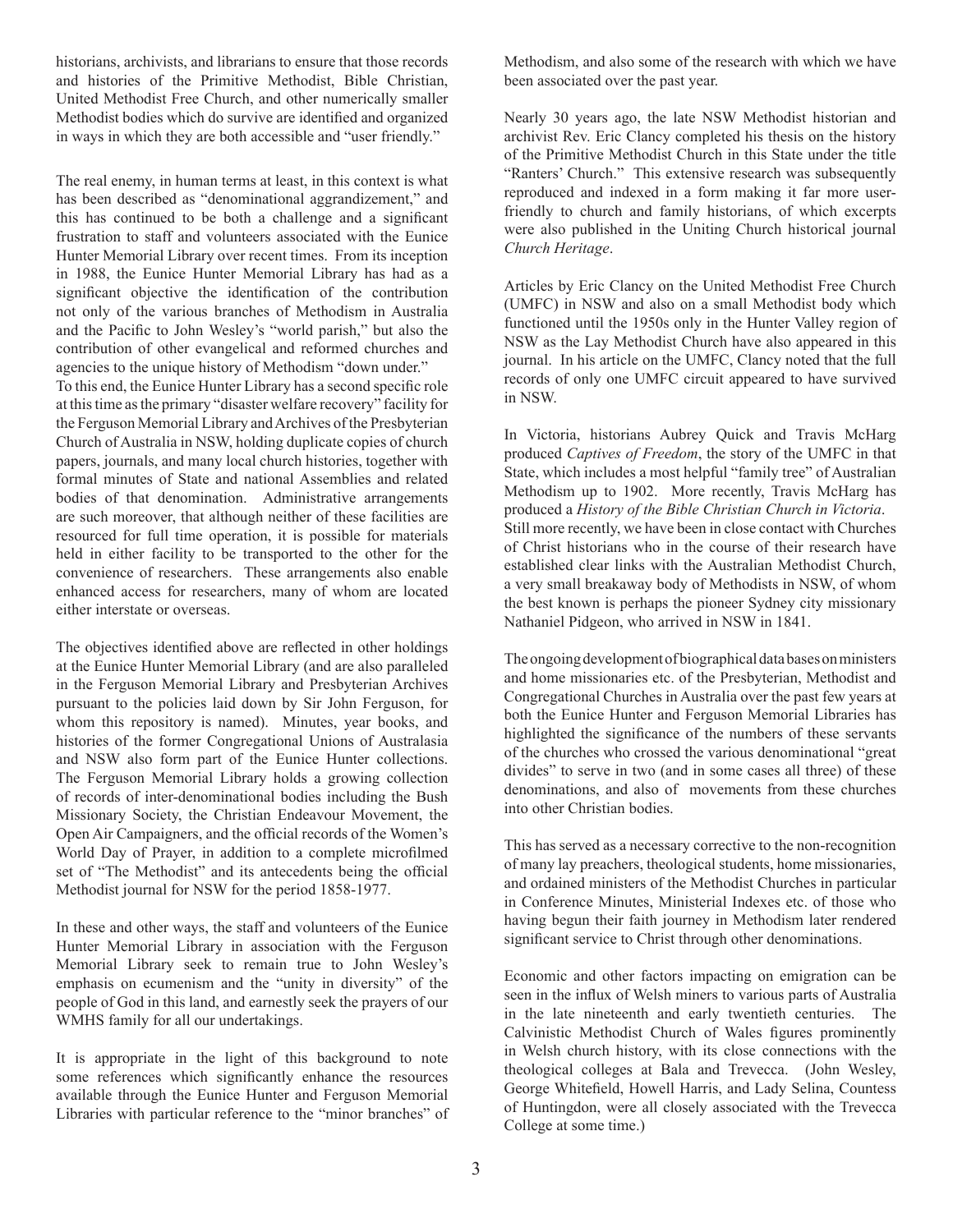A copy of the 1929 Calvinistic Methodist Book of Rules held in the Ferguson Library shows a system of governance combining both Methodist and Presbyterian structures. Acting on the recommendation of the Reception of Ministers Committee, the General Assembly of the Presbyterian Church of Australia determined in 1909 to automatically receive Welsh Calvinistic Methodist ministers into the Presbyterian ministry in Australia. Two Trevecca trained Calvinistic Methodist ministers serving the Presbyterian Church served as Moderator of the Presbyterian Church in NSW, and in order to resolve any legal problems arising from the growing use of both designations, an Act of the British Parliament - The Calvinistic Methodist or Presbyterian Church of Wales Act, 1933, declared that the Welsh Church legally existed under either or both names!

With the centenary of the landing of Australian and New Zealand forces at Gallipoli on April 25, 1915, during the Great War taking place next year, many specific research projects on that War and those involved in it are being undertaken. Wider studies of Australian Christians at war are also being undertaken, including research on chaplains and other non-combatants.

The staff of the Eunice Hunter and Ferguson Memorial Libraries are building on earlier research on Methodist and Presbyterian chaplains and others who served on Gallipoli. This earlier research was published in a monograph entitled *O Valiant Hearts* in association with Professor Robert Linder of Kansas State University and the archives of the Baptist Union of NSW to mark the 90th anniversary of the World War I Armistice in 2008. A further publication is envisaged in 2015.

The Annual General Meeting of the Uniting Church Historical Society (successor to the Australasian Methodist Historical Society) took place in Sydney on September 6, and included an address by historian Dr. Geoff Treloar on "Evangelicals in the First World War: The Global Scene."

Former Methodists in NSW are celebrating several significant anniversaries over coming months, including the 200<sup>th</sup> anniversary of the arrival of the pioneer Wesleyan Missionary to NSW, Rev. Samuel Leigh, and the 175<sup>th</sup> anniversaries of Wesleyan beginnings at Singleton and Raymond Terrace in the NSW Hunter Valley, north of Sydney. The former Wesleyan congregations in these centers formed part of the Maitland District of the NSW Conference, which in 1863 extended north from Newcastle to what is now the Queensland State border.

The historic 1883 Singleton Wesleyan Church is currently home to a Presbyterian congregation, and staff of the Eunice Hunter and Ferguson Memorial Libraries regularly lead worship and support this congregation in other ways. The first recorded Wesleyan services at Raymond Terrace were held in the home of the widowed Mary Gilbert, whose husband John, a class leader and lay preacher in the Rye (Sussex) circuit, died en route to NSW in 1839 on the emigrant ship *Roxburgh Castle.*  (The Eunice Hunter Memorial Library is named after a direct descendant of Mary and John Gilbert.)

Our regular quarterly seminars at the Eunice Hunter Library continue and by arrangement with the Association of Confessing Congregations in the Uniting Church (ACC) and the Booragul Uniting Church (an ACC member congregation) in the Newcastle/Lake Macquarie area, have been repeated in an experimental joint initiative titled "Hymns and History in the Hunter." Our 2014 Seminars to date have featured the Evangelistic Missions and Hymns of Wilbur Chapman and Charles Alexander in Australia and the Methodist "Victory Tree Project," both of which had special links to the Hunter.

Earlier this year, the Eunice Hunter and Ferguson Memorial Libraries were involved in arranging the  $10<sup>th</sup>$  annual thanksgiving service for the shared heritage of the Uniting and Presbyterian Churches in NSW as represented in the archives of these churches. A feature of the 2014 service, in which other churches and related historical bodies share, was an address by Emeritus Professor Kim Oates AM, pediatrician and internationally-recognized expert on child abuse and neglect. Professor Oates, who appropriately has a strong Methodist heritage but today is actively involved with the Anglican Church and has a son in the Presbyterian ministry in NSW, gave a much appreciated address on "Child Protection - Outside And Inside The Church," which contained a wealth of practical information for all called upon to address this significant social issue in the life of the Churches.

With prayerful best wishes to all readers of the *Bulletin*.

-Daryl Lightfoot and Sue Pacey

#### **-WMHS-**

#### **LIVING WORLD WAR I MEMORIALS IN NEW SOUTH WALES, AUSTRALIA THE METHODIST "VICTORY TREE PROJECT"**

#### **by Daryl Lightfoot and Sue Pacey**

In June, 2013, a Sydney historian sought assistance in identifying the location and species of 200 or more "Victory Trees" planted as a unique WWI memorial project in 1920 on Methodist Church property in New South Wales. The trees had been donated by arrangement between the Methodist Young People's Department (YPD) and the NSW Government Botanist, Joseph H. Maiden. Mr. Maiden had been involved in various patriotic initiatives both during and following the Great War, including the distribution of 1.8 kgs of poppy seeds collected by school children in Flanders to families of Australian and New Zealand servicemen ("Anzacs") who had fallen in France.

Conditions of the gift were that trees be planted on church property, and that on the Sunday nearest to Anzac Day (April 25) in following years, youth organizations meet around the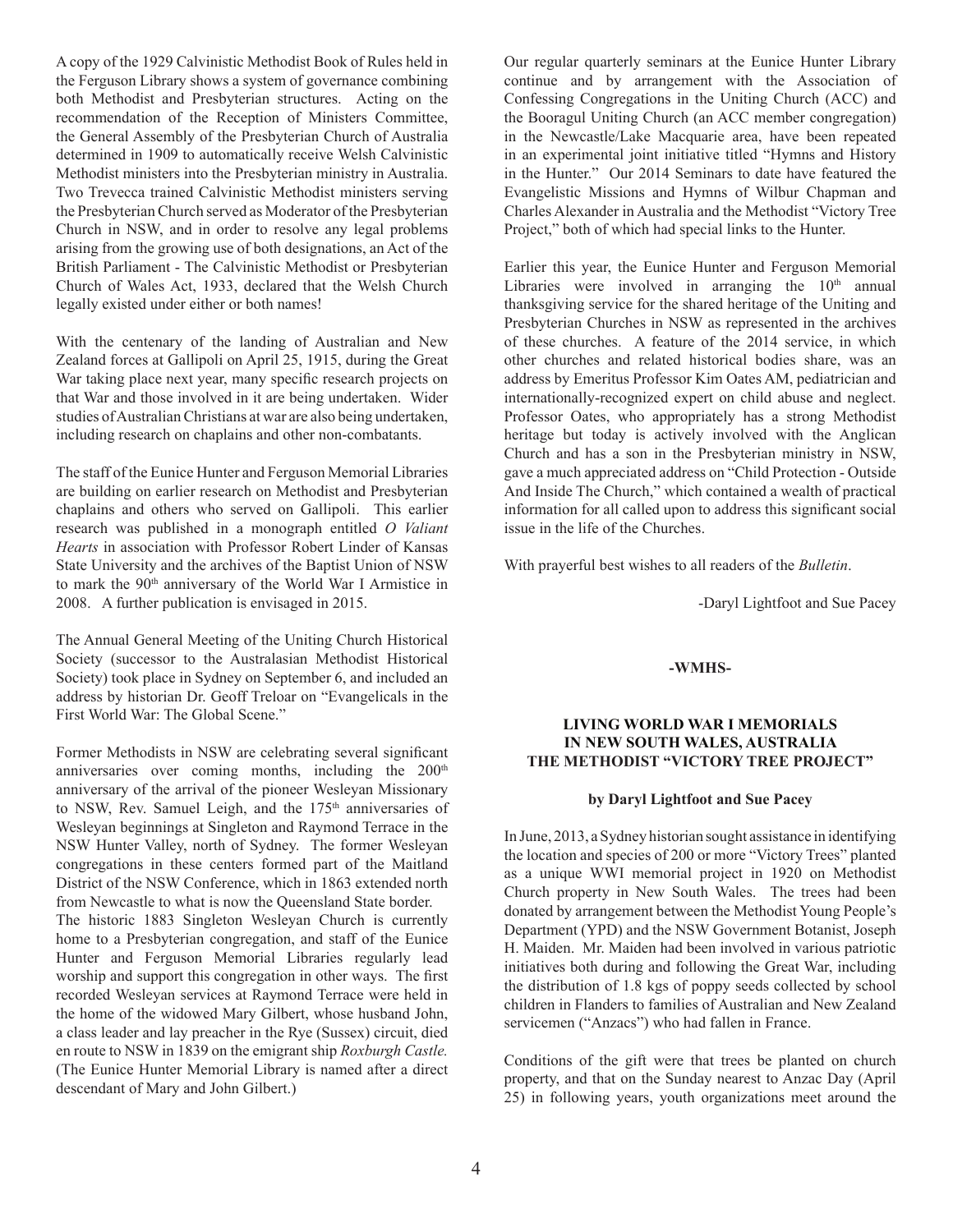tree to hold a service of remembrance and thanksgiving for the WWI victory.

Incomplete correspondence in the Methodist records at the NSW State Library and a search in newspaper files by the researcher concerned had identified the Circuits receiving only about 20 of these trees. The Sydney Botanical Gardens "seedling registers" and related papers were apparently missing and the Australian National War Memorial had no knowledge of this significant Project.

The majority of church records relevant to the "Victory Tree Project" are circuit records held in off-site storage by the NSW Archives of the Uniting Church (UCA). Retrieval arrangements (and costs) to access these records, together with property redevelopments and sales of church property since inauguration of the UCA in 1977, made it impossible for essential research to be undertaken in the Archives. The research reported here has thus relied primarily on *The Methodist* and other newspapers. We have to date identified 200+ "Victory Trees" planted in NSW over the years 1920/22. This report focuses on the Maitland Synod District as the forerunner of the Project and because of the comparative ease of access to local newspapers.

The Great War came to an end in 1918, which also coincided with the centenary of Methodism in the Maitland Synod District, comprising the Newcastle and Lake Macquarie areas and the Hunter River valley to the north of Sydney. This centenary was marked by a series of extensively reported events throughout the District held during September, 1918.

Ministers associated with the then NSW Conference Sunday School Department (SSD) included Rev. W. Henry Howard, Superintendent of the West Maitland Circuit from 1914-1916. Mr. Howard's son had enlisted with the Australian forces during this Maitland term. Henry Howard was transferred to the Ryde (Sydney) circuit in 1917, and the earliest relevant link to the "Victory Tree Project" between the SSD and the Sydney Botanic Gardens is found in correspondence from Rev. Henry Howard in August, 1918, seeking "plants" (*sic*) for planting on the Ryde circuit property.

As the first full-time Secretary of the SSD, Rev. Harold Wheen (with Rev. Henry Howard) was highly visible in the Maitland Methodist Centenary celebrations involving the Sunday Schools and other youth organizations in the District, which included Christian Endeavour and also the emerging Methodist Order of Knights (OKs) and Girls' Comradeship (MGC).

The clearest link between the circuits of the Maitland District Synod and the "Victory Tree Project" emerges in Harold Wheen's address to the final rally of youth organizations in the 1918 centenary celebrations. Here he spoke of "the old wishing tree planted in the Sydney Botanical Gardens 102 years ago by Lady Macquarie," and compared this to the "100 years old tree of Methodism" in the Hunter valley. It is thus evident that the two ministers most directly involved at Conference level in youth work at this time had considerable knowledge of the history and the workings of the Botanical Gardens and recognized the opportunities for involvement of the Botanical Gardens in a joint initiative such as the "Victory Tree Project." Also around the time of the Maitland District Centenary celebrations, a meeting of the national General Conference Sunday Schools Committee took place to address resolutions of the 1917 General Conference. This Melbourne meeting had as its theme "The Land of Tomorrow", anticipated the coming Armistice and post-war issues for the Church, and was attended by Rev. Harold Wheen of the SSD. The meeting remitted to the 1919 State Conferences various proposals concerning youth work, to be funded by a proposed "Peace Thanksgiving Fund."

On the NSW Methodist calendar, the annual District Synods met around November, preparatory to the State Conference meeting in Sydney during the following February. Following the WWI Armistice on November 11, 1918, the SSD Council framed proposals for the 1919 NSW Conference including a change of name for the SSD to the Young Peoples Department (YPD), and a 5 year development plan for the YPD on the theme "Seeking For Big Things," to be funded through the proposed "Peace Thanksgiving Fund."

In the early post-war euphoria, the 1919 NSW Conference adopted these proposals, but varied the name of the proposed special fund to the "Victory Thanksgiving Fund." (This change highlighted tensions between those favoring a celebration of peace and those who were perhaps more nationalistic and favored thanksgiving for victory in war. At least some congregations continued to demonstrate a firm preference for the former, as shown by subsequent initiatives and a limited participation in the "Victory Trees Project" overall. The disproportionately larger participation of smaller rural congregations across the State in the Project was also significant, perhaps highlighting the greater impact of the war on these close-knit communities and congregations.<sup>1</sup>)

The 1919 Conference also adopted a proposed remit to all District Synods in virtually identical words to a further resolution of the 1918 Maitland District Synod commending "The formation of similar District Councils in connection with the YPD to that in existence in the Newcastle District." (This Newcastle development was apparently a response to the 1917 General Conference remit.)

1 While the Singleton circuit in the Maitland District participated in this project, the one tree known to have been planted in the circuit was planted on the site of the small chapel on the Warrena grazing property, and not on the Singleton church site *per se*. The Singleton church itself celebrated peace with the debt-free Peace Memorial pipe organ being dedicated in August, 1919.

Further north, the Muswellbrook circuit, whose Superintendent minister (Rev. B. Linden Webb) was known for his strong pacifist views, applied for a tree but the application appears to have been withdrawn later. At Raymond Terrace, where WWI Chaplain Rev. C. J. Macaulay was Superintendent minister, no tree was planted and minister and people rejoiced in their new Peace Memorial Church, opened and dedicated in July, 1921, by Rev. Henry Howard, by this time President of the NSW Methodist Conference. A tree was however planted elsewhere in the Raymond Terrace circuit in the grounds of the small church at Nelson Bay.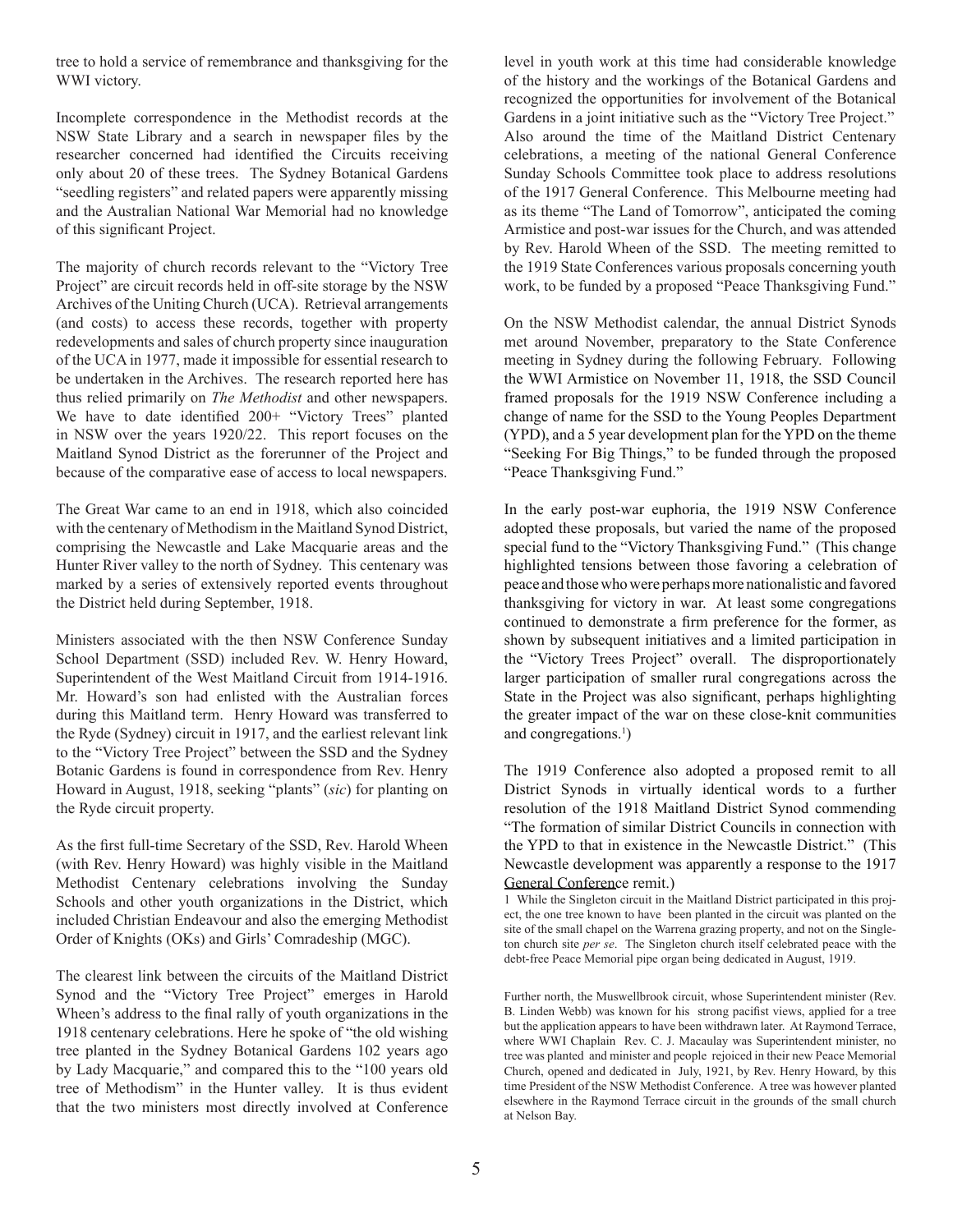An unsuccessful request was made to the 1919 Conference for the appointment of an additional minister to the YPD, but Rev. W. Mills Robson was seconded to the YPD in September, 1919, on return from wartime Chaplaincy duties. (This appointment was highly significant to the Maitland District, where the Cessnock circuit had experienced a revival during Mr. Robson's term in that circuit from 1911-1914. Mr. Robson was also brother-in-law to Rev. Alfred E. Walker, who had served as Conference Evangelist and was now President of the Newcastle District YPD Council.)

About the same time, the constitution for the Methodist YPD Girls Comradeship (MGC) was formalized. The first MGC "group muster" was held in November, 1919, and both the venue and program for this gathering highlight the developing association between the YPD and Government Botanist Joseph H. Maiden in the context of the "Victory Tree" Project.

The venue was the Sydney Botanical Gardens, and a report on this gathering in *The Methodist* notes that afternoon tea was shared "close by the ti-tree planted by King George." The report also notes the presence of the YPD Secretary Rev. Harold Wheen, and the fact that Mr. Wheen "addressed the gathering despite the 'taboo' on public speaking in the Gardens."

Circuits in the Maitland Synod District maintained a high profile in the work of the YPD throughout 1919, as did the Newcastle District YPD Council based on its heightened profile following the 1919 NSW Conference resolution. Rev. Henry Howard returned to his former circuit to conduct the 1919 Sunday School Anniversary, and new Sunday School halls were approved for erection in two Newcastle suburbs. An extensive itinerary in Newcastle and the Hunter by the YPD Sunday Schools Co-ordinator was begun during November.

The Singleton Court of the Order of Knights was featured in *The Methodist* in December, when a visit to Maitland by Rev. P. J. Stephen to promote the appeal for funds for the Methodist War Memorial Hospital at Waverley was also reported. During this visit, Mr. Stephen also promoted the claims of the Victory Thanksgiving Fund, stressing the inter-relationship between these two initiatives as tributes to all who had served. Another initiative of the YPD as part of its post-war expansion program was the provision of hostels for young people from rural areas proceeding to the cities for further education, and while in Maitland, Mr. Stephen announced that the first hostel under this initiative would be established in Newcastle.

The impetus from these initiatives continued into 1920. Following consultations with the Newcastle YPD Council, and clearly with an eye to a high visibility for the YPD at the February, 1920, NSW Conference, a planning meeting for various special Newcastle initiatives was arranged for February 7, involving YPD Secretary Rev. Harold Wheen. These plans included a special Young Peoples Rally including "a march and presentation of VICTORY TREES to each Sunday School in the District."

The 1920 NSW Conference took place later in February, but the published YPD reports made no detailed reference to the initiatives planned for Newcastle. There was some barely concealed frustration in the reports at the limited time on the Conference agenda devoted to YPD matters. Harold Wheen's clear intention to "show-case" the planned Newcastle initiatives had evidently been frustrated by other business, and it seems that he now planned to feature these initiatives at the 1920 national General Conference in Sydney in May.

The special programs planned for March, including the "Victory Tree" presentations at the young peoples' rally on March 22, proceeded as planned, and The *Newcastle Herald* gave a glowing account of this rally. A march of young people carrying the colors of various military units was conducted by Rev. Harold Wheen, and the "Victory Trees" were presented by a former local minister known for his work among young people. Unfortunately this report did not name the congregations receiving the first "Victory Trees."

Clearly gratified by the success of the Newcastle program, Harold Wheen then wrote to the Botanical Gardens in early April, 1920, requesting "young trees" for the YPD. The request was viewed favorably and further correspondence seeking "assistance with the dispatch of trees" was received. Urgent negotiations followed and further correspondence later in April referred to the provision of "cardboard pots and also the supply of "dungaree suits." It thus seems that the trees provided by the Botanical Gardens, were packed and dispatched by YPD staff and/or volunteers.

Plans for the General Conference Young Peoples' Demonstration under the theme "Victory and Vision" included "Presentation of the Victory Tree," and proceeded as announced.

The Project attracted favorable attention by local and regional papers, and it was announced that the first trees provided under the Project would be ready for dispatch early in June to country centers. During a visit to Tenterfield in the far north of the State on June 1, Rev. Harold Wheen planted a "Victory Tree" in that town. At the time of the planting of a tree at Oberon in the central west of NSW on August 23, it was reported that "over 200 trees are now planted in north, south, east and west."

Of all the trees planted state-wide in 1920/22 under the Project, only a handful appears to have survived. Ongoing research in the Newcastle and Hunter valley areas has to date identified only one surviving tree likely to have been planted as a living memorial under this unique Project. This is a tall native eucalypt standing on land adjacent to the present Wyee Union Church on Lake Macquarie, to the south of Newcastle, and having close associations with the former Bethshan Holiness Mission which featured in an earlier WMHS *Bulletin*.

**-WMHS-**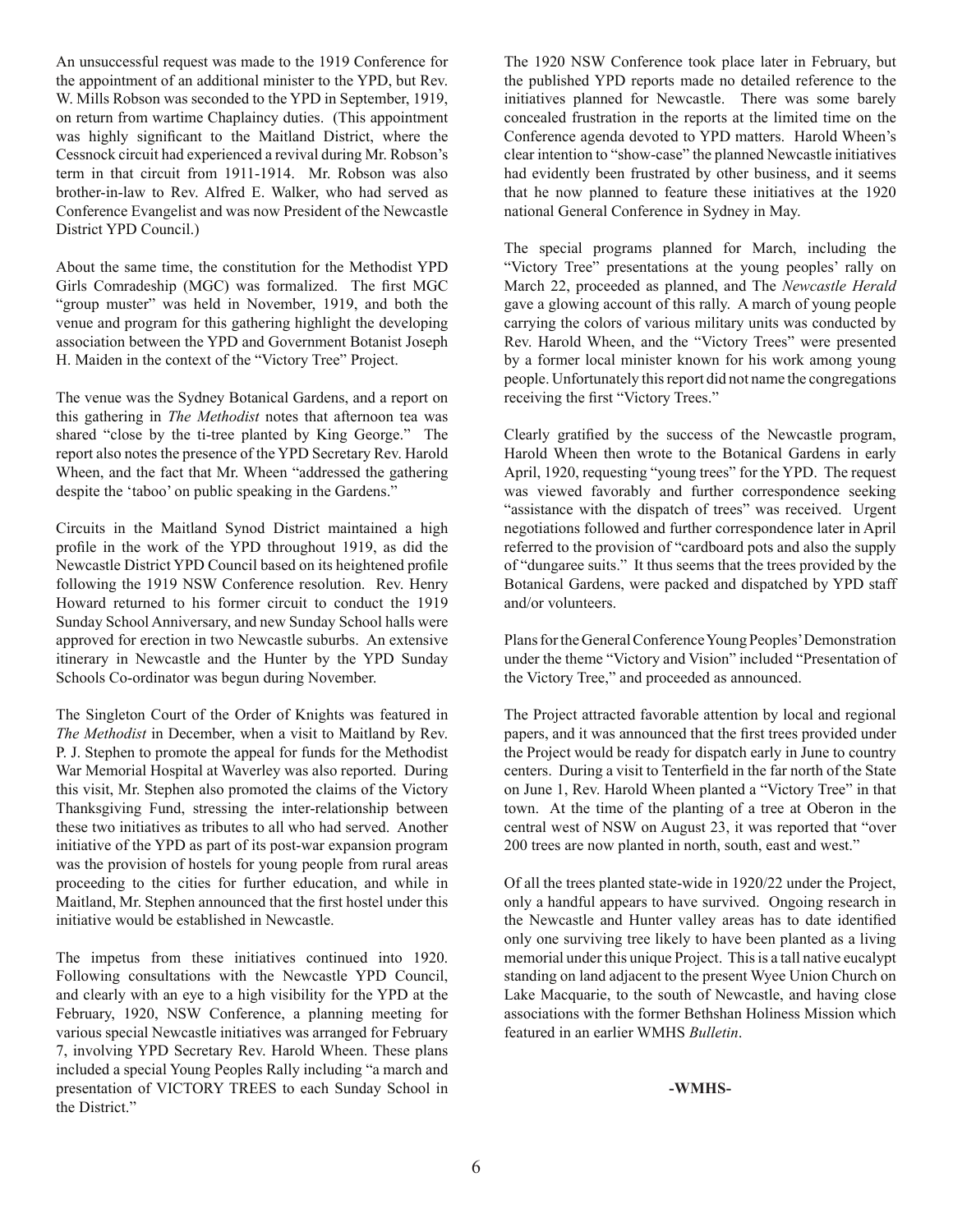#### **EUROPEAN HISTORICAL CONFERENCE SEPTEMBER 9-12, 2015**

#### *"Who Evangelized Europe? Mission Empowered by Methodist Women"*

From September 9-12, 2015, a European Historical Conference will take place in Ruse, Bulgaria. The European Section of the World Methodist Historical Society is supported by the European Methodist Council is in preparation of this event. The main topic—a bit provoking but challenging—will be "Who Evangelized Europe? Mission Empowered by Methodist Women.**"**

The conference will feature lectures that give an overview of the role and contribution of women in the Methodist missions to European countries. Furthermore, reports from different countries hopefully including basic research results, Bible meditations, a Bulgarian cultural night and a visit to the Ivanovo Rocky Monastery, a World Heritage site in Bulgaria will augment and enhance the program.

Each participant has the opportunity and is kindly asked to give a report on his or her own investigations concerning the conference topic. These reports should not exceed a time frame of twenty minutes.

The costs for the conference are  $\epsilon$  300.00 per person, which covers the conference fee, accommodation in a simple standard hotel (double room), all meals, and a bus tour to Ivanovo.

Please register no later than January 31, 2015 by contacting: Dr. Judit Lakatos, E-mail: lakatos.judit@methodista.hu; Mailing Address: Vizakna utca 38/B, 1141 Budapest, Hungary.

#### **-WMHS-**

#### **(Schuler continuued from page one)**

noteworthy regional European dialogues and statements that were reflected, too. As a fruit of the new connections between the dialogue partners, Prof. Dr. Curtis Freeman presented his newly published work on baptism, "Contesting Catholicity. Theology for other Baptists," at symposium at the Reutlingen School of Theology in Germany in October. He brought his thesis up for discussion describing baptism as God's mission that can begin in an infant dedication or baptism, has to be followed by catechetic instructions and at all means a process including "a rich and robust account in which Christian baptism is not reduced to a singular act, but rather traces a journey through which participants are made disciples." The meeting next year is scheduled in February in Singapore where we will take up the conversations on the nature of the church with special attention to justification and sanctification.

Beside the dialogue sessions, the team made a pilgrimage to the Sixteenth Street Baptist Church to meet with Rev. Carolyn McKinstry, author of the book, "While the World Watched" based on her experience as a survivor of the 1963 bombing of the Baptist church (a black people congregation). We also visited the Civil Rights Institute just across the street of this Baptist church and particularly noted the participation of local churches in the struggle for racial justice. Bewildering was the insight that Baptist and Methodist members were in the group of oppressors, discriminating against black people and also gave orders to be violent to those who demonstrated even for equality of status—a fundamental right in a society that calls itself democratic. The involvement of Christians in the Ku Klux Klan needs to be researched to progress a healing of memories.

2. In February and September, 2014, the third and the fourth session of the **Bilateral Dialogue between the United Methodist Church and the Moravian Church Northern and Southern Provinces in the United States of America** took place in New York and Winston-Salem, North Carolina, one of the main and historically oldest Moravian settlements in the US with also one of the eldest colleges for women (Salem College, founded 1772). Previously, the dialogue had explored questions relating to the history, doctrine, polity, and church life in the Northern and Southern Provinces of the Moravian Church and the United Methodist Church. Not finding any church-dividing issues, the dialogue team finished its work with a statement with recommendations to their respective churches for a declaration and affirmation of a full communion relationship. The hope is that this will be adopted by the Moravian Provincial Synods and the United Methodist General Conference. The statement also quotes a letter that church leaders of the Moravians and of The United Methodist Church in Germany sent to all official church leaders in their denominations to make them realize that "we have not only historic connections with each other. The current day character and spirituality also very much bind us together: the centrality of Christ in our theology and piety, the significance of singing in our churches, and, not least the missional challenge in Germany in the twenty-first century." So they determined that no formal agreement is necessary because the full communion already persists. Interesting is now the process of acceptance in the United Methodist Church. It is due to the historical growth development of the church that the structure outside the USA allows regional inter-church agreements that are not of official importance for the whole world-wide church. Currently that is not the case for the United States for there, official statements and recommendations are decided by the General Conference and therefore become of official meaning for the world-wide UMC. The dialogue was co-chaired by Bishop Sudarshana Devadhar, of The United Methodist Church the Rev. Gary Harke of the Moravian Church. Other members of the team included Prof, Dr. Jason Vickers (first session), the Rev. Dr. Robert Williams and me representing The Unit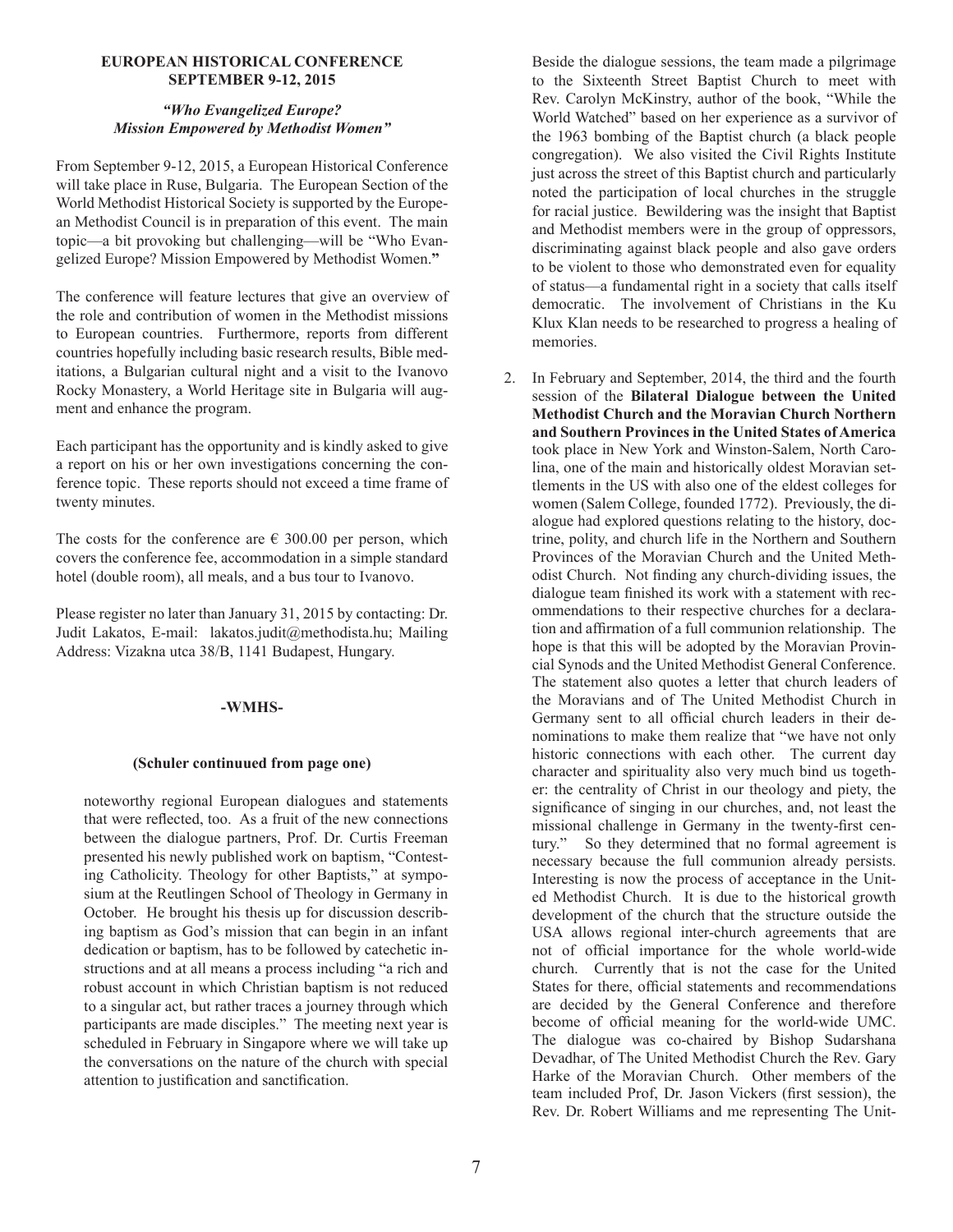ed Methodist Church, and the Rev. Dr. M. Lynnette Delbridge, and the Rt. Rev. Christian Giesler representing the Moravian Church (Northern and Southern Provinces). The committee has received staff assistance from Dr. Glen Alton Messer, II from the Office of Christian Unity and Interreligious Relationships of the Council of Bishops of The United Methodist Church.

- 3. In June, 2014, the **Wesley Historical Society in Great Britain** organized their **Residential Annual Conference** at the High Leigh Conference Centre Hoddesdon Hertfordshire, highlighting the outbreak of World War I (historically dated on July 28, when Austria-Hungary declared the war on Serbia). The organizers asked for the different perspectives of Methodists in Great Britain as well as from different countries on questions around this topic. How did Methodists act in this conflict? How did they realize their Christian and Methodist identity? In which way they were more citizens than church members with Christian responsibilities? The optimistic hope is that people of God learn when reflecting the spectrum of scopes in the past to participate in constructing a peaceful present and future.
- 4. Between 2012 and 2015 we also remember the **50th anniversary of Vatican II**. Last year the Roman Catholic Church celebrated especially the subscription of the constitution about the Holy Liturgy (Sacrosanctum concilium) that among other things allowed have the liturgy not only in Latin but also in the local language, included the church community much more and also let the pries celebrate the liturgy facing the community. This anniversary was celebrated in Germany during a Eucharist Congress in Cologne and invited ecumenical guests. This year the 50th anniversary of the passage of **Decree on Ecumenism** (Unitatis redintegratio) was celebrated—in Germany with conferences and ecumenical services—locally and in all federal states in Germany, November 21. A conference on "Vatican II from a multilateral ecumenical perspective" was previously organized in May by the national council of churches in Germany and the Roman Catholic Church. It was highlighted that the decree was an enormous turn in the Roman Catholic thinking on church unity and in its original meaning an ecumenical progress.
- 5. In Germany—after a long process of working on a common document initiated by the Roman Catholic Church an official **Mutual Recognition of Baptism** was signed in 2007 by 11 of 18 member churches of the German National Council of Churches in which the Roman Catholic church has also a membership (although not having that in the World Council of Churches)—the **Magdeburg declaration**. That "mutual recognition" is, of course, far from a consensus for all churches or municipalities of congregations who practice adult baptism, or more appropriate believer's baptism. That is the case, too, with new "Mutual Recognition of Baptism" in Switzerland in April—the **Declaration of Riva San Vitale 2014**. From my perspective a substantial progress was made in the way this recognition is formulated. It is not—as the German statement—mainly focusing on the initiating meaning for the unity of the

church but also beside the different practices of baptism more focusing on biblical links and the individual who is baptized, describing what happens in baptism at least in practical implications. It also quotes the Lima Declaration (1982), affirmed by the participating churches that "our one baptism into Christ constitutes a call to the churches to overcome their divisions and visibly manifest their fellowship." Consistently the declaration adds the "position statements" of those who were not able to sign it because of a different sacramental understanding as the Swiss Baptist Union who "cannot reconcile a sacramental understanding of baptism administered to immature children with their understanding of baptism" and the Salvation Army who "does not use this ritual" for they do not have sacraments. (The full document with comments is available at http:// www.agck.ch/images/communiques/2014/AGCK\_Taufe\_ Brosch\_4-Spr\_S\_32.pdf

- 6. Around November 9, we celebrated in Germany the **25th anniversary of the Fall of the Wall** (1989). That was a very moving event—not only in Germany but also for Europe. Finally it was the end of the Iron Curtain. The rapid progress in 1989 was very much accompanied and supported by the peaceful demonstrations in East Germany, especially in Leipzig. They were mainly organized by churches and also always ended in churches that opened their doors for political discussions. My husband and I joined the service for the 25<sup>th</sup> anniversary at November 9 in a church in Leipzig. It was a service with prayers and thanks to God who let this peaceful revolution happen. People told their personal memories on this day some most dramatic stories, some accompanied by family dividing situations when family members had previously decided to flee and valedictions had meant maybe not ever see each other again. It was a very meaningful experience also to share the stories from a West German and an East German perspective with experiences. My twelve year old granddaughter had started—forced by her history teacher at school—to interview family members about their memories on November 9, 1989.
- 7. Finally, in the German speaking areas (Germany, Switzerland and Austria) the 500<sup>th</sup> anniversary of the Reforma**tion** in 2017 is a huge topic. Mainly the Lutheran Churches in Germany started a so-called Reformation decade in 2008—proclaiming for every year in the following decade with a special topic: confession, freedom, music, toleration, politic, image and bible, the one world. All over Germany, the protestant churches organize projects, conferences and work on publications. The so-called "Free Churches" (those who were organized in the nineteenth or twentieth century in addition to or opposite to the mainline churches) as well as the Roman Catholic Church and the Orthodox Churches are kindly invited to explain their relationship to topics of the reformation. As Methodists we explain and define our roots in the reformation through the reflections of John Wesley who—as his brother Charles—experienced his spiritual conversion initiated by hearing Luther's preface of Paul's Epistle to the Romans (respectively Charles, the Luther's preface Epistle to the Galatians) as well as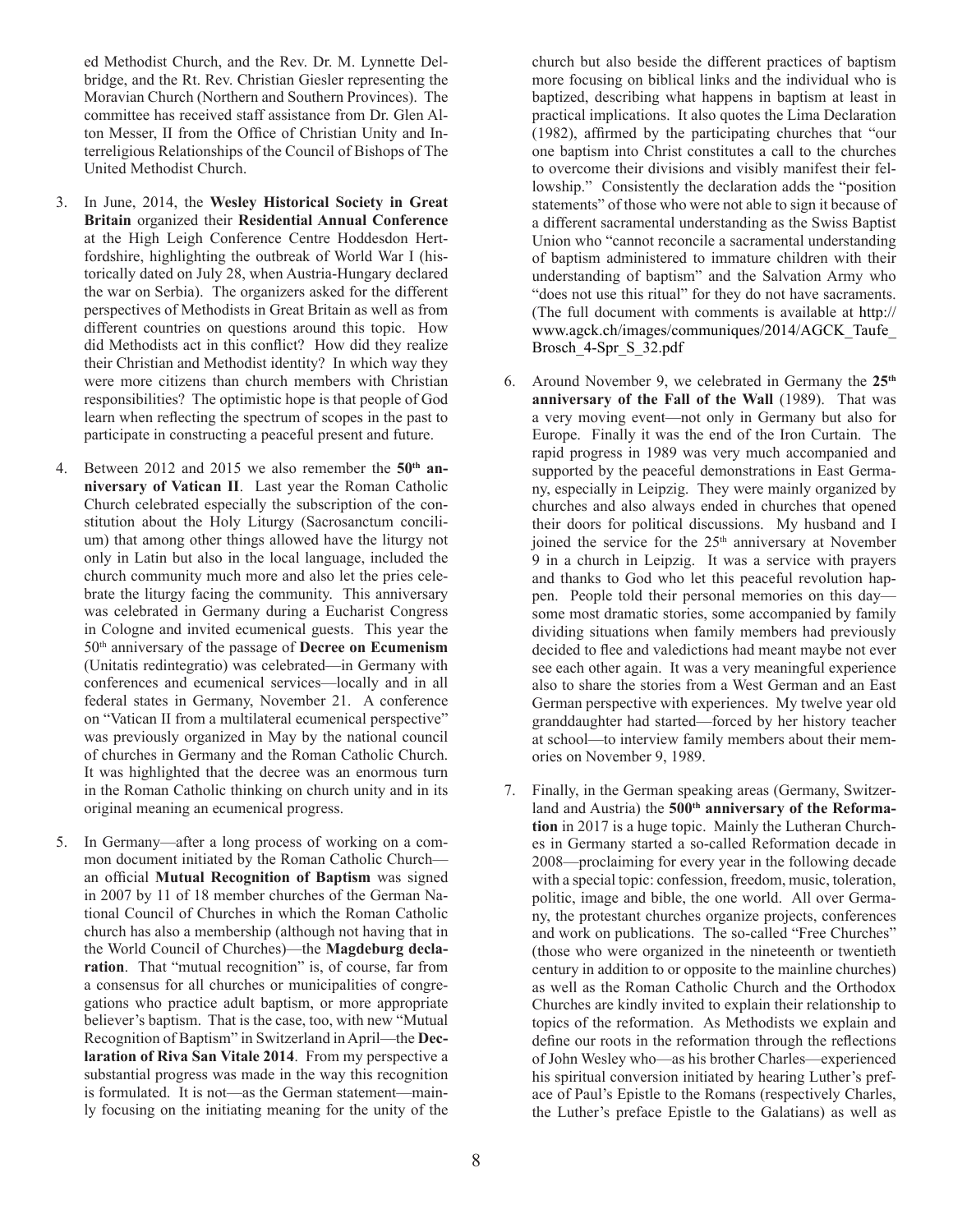through the introductions by German Moravian Pietists. Some interesting publications came out of these reflections on the meaning of the reformation for Methodism. This challenge to explain Methodism in Germany, Switzerland and Austria, all in a minority situation. Up to 2017, Methodists will be continuous challenged to stay involved in the anniversary and try to bring in our special perspective on the main proclaimed topics, too. The anniversary will be followed by the focus on the reformed tradition, mainly Zwingli in Switzerland in 2019. We also take efforts to introduce our own Methodist emphases: mission and evangelism and in that context the question how convincingly to live a Christian life in close connection to God, being transformed in his image and mirroring God's grace into the world.

#### **-WMHS-**

#### **(Williams continuued from page one)**

We are an organization that is limited by having no paid staff and depending on the commitment of volunteers to this "ministry of memory." Relationships and program are difficult to sustain giving that we are scattered around the globe. That is no way diminishes the desirability to do what we can. We do need to work on how the organization should go forward and what we should be doing. Thanks be to God for the privilege I have had to be engaged in this work.

#### **-WMHS-**

#### **TREASURER'S REPORT August 1, 2011 - July 31, 2016 Fiscal year is August 1 through July 31**

| <b>Income</b>             | $11 - 12$ | $12 - 13$ | $13 - 14$ | $14 - 15$ | $15-16$   | <b>Total</b> | <b>Budget</b> |
|---------------------------|-----------|-----------|-----------|-----------|-----------|--------------|---------------|
| Membership                | 105.00    | 100.00    | 25.00     |           |           |              | 1,000.00      |
| <b>Ruck Foundation</b>    | 2,000.00  | 2,000.00  | 2,000.00  |           |           |              | 10,000.00     |
| Royalties                 |           |           |           |           |           |              | 0.00          |
| Transfer - UMDF           |           |           |           | 5,000.00  |           |              | 3,000.00      |
| Total                     | 2,105.00  | 2,100.00  | 2,025.00  |           |           |              | 14,000.00     |
|                           |           |           |           |           |           |              |               |
| <b>Expenses</b>           | $11 - 12$ | $12 - 13$ | $13 - 14$ | $14 - 15$ | $15 - 16$ | <b>Total</b> | <b>Budget</b> |
| Newsletter                | 105.14    |           |           |           |           |              | 1,000.00      |
| Meetings                  |           | 5,841.20  |           |           |           |              | 3,000.00      |
| World Meth. Conf. 2016    | 639.48    |           |           |           |           |              | 5,000.00      |
| Letterhead/Misc           |           |           |           |           |           |              | 1,000.00      |
| Postage                   |           | 175.18    | 39.23     |           |           |              |               |
| Grants                    |           |           |           |           |           |              | 4,000.00      |
| Restoring Foundery Plaque |           |           | 500.00    |           |           |              |               |
| Total                     | 744.62    | 6,016.38  | 539.23    |           |           |              | 14,000.00     |

#### **Check Book Bal.**

| Start of FY            | 6,372.28 | 7,732.66 | 3,816.28 | 5,302.05  |
|------------------------|----------|----------|----------|-----------|
| As of November 1, 2014 |          |          |          | 10,302.05 |

#### **United Methodist Development Fund**

Value as of October 12, 2014=14,337.95 Matures 10/12/15; rate of 1.25%